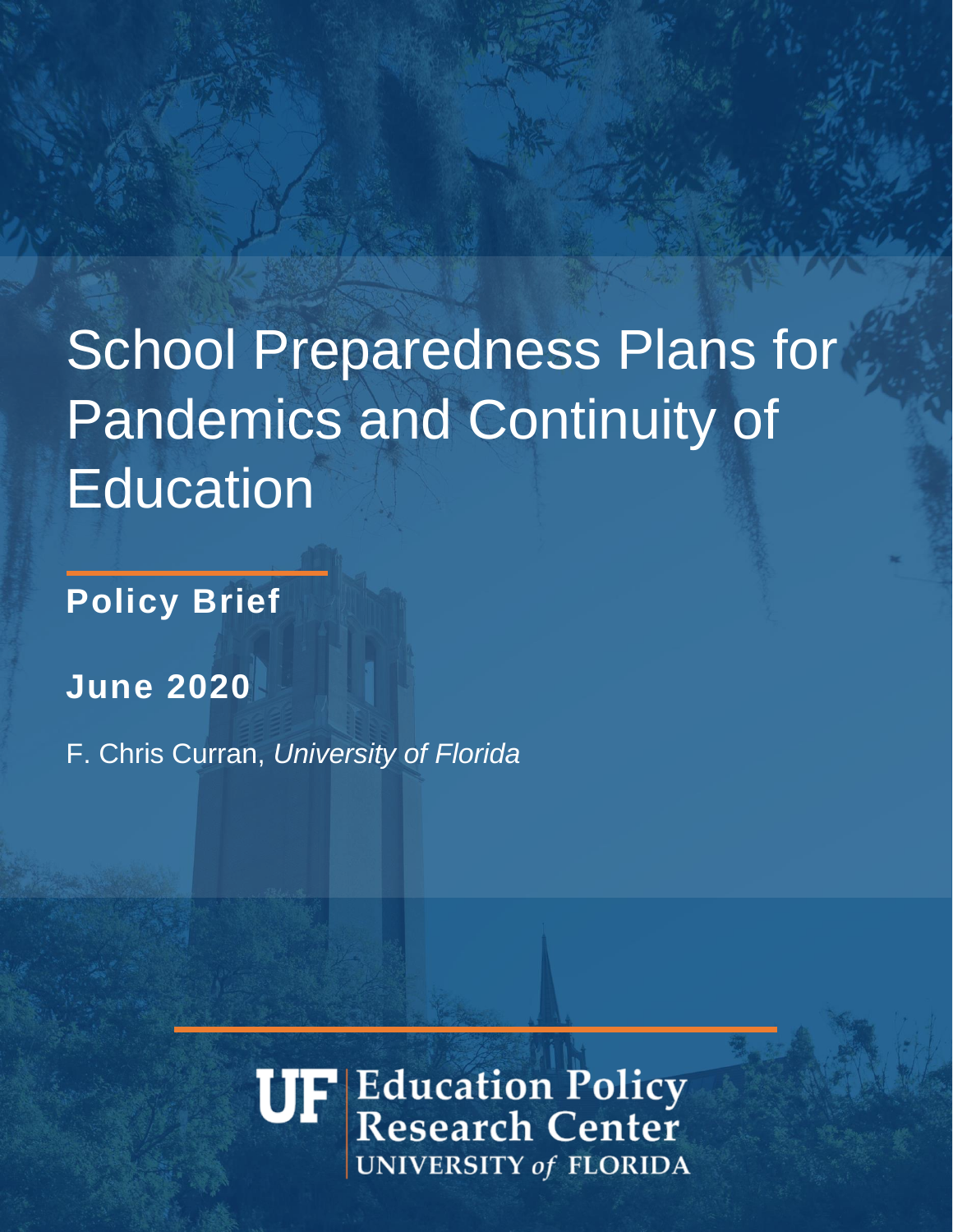# **UF Education Policy**<br>Research Center

### Policy Brief

# **School Preparedness Plans for Pandemics and Continuity of Education**

June 2020

**F. Chris Curran, PhD**

Associate Professor & Co-Director of the UF Education Policy Research Center

The recent and ongoing COVID-19 global health pandemic has drastically altered the learning environment of K-12 students nationwide, resulting in disrupted education for students and rapidly evolving responses by the public education system. While difficult to prepare for a pandemic of this scale, this policy brief demonstrates that about a quarter of school districts and the majority of schools nationwide did not have response plans in place for an infectious disease pandemic prior to COVID-19. Furthermore, the prevalence of these plans had been on the decline for the past decade following a rapid increase between 2008 and 2010. This policy brief also demonstrates that, of potential crises examined in national surveys, response plans for pandemics or infectious diseases were among the least likely to exist compared to other disasters (i.e. natural disasters, school shootings, etc.). Finally, this brief highlights the fact that the majority of schools did not report having plans in place to ensure the continuity of education in the face of a disruption to in-person instruction.

# **COVID-19 and School Preparedness for Pandemics**

The recent COVID-19 global health pandemic has resulted in wide-ranging societal disruptions and necessitated responses from organizations across almost all sectors. Public education has been no exception as almost all schools across the nation have been closed in response to the pandemic. As a result, public schools have been faced with the challenge of providing continuity of education to students while school buildings are physically closed, and, as they look toward the next school year, schools are grappling with the steps

Prior to COVID-19, the federal Healthy People 2020 initiative contained an objective to increase school district pandemic planning.

necessary to facilitate a return to physical schooling while minimizing the public health risk.

While the COVID-19 pandemic was unexpected, the threat and potential challenges associated with a widespread pandemic were not entirely unanticipated. In fact, the need for school preparedness for pandemics was reflected for the past decade in the federal government's Healthy People 2020 objectives which sought to "Increase the percentage of school districts that required schools to include procedures for responding to pandemic flu or other infectious disease outbreaks" (CDC, 2016).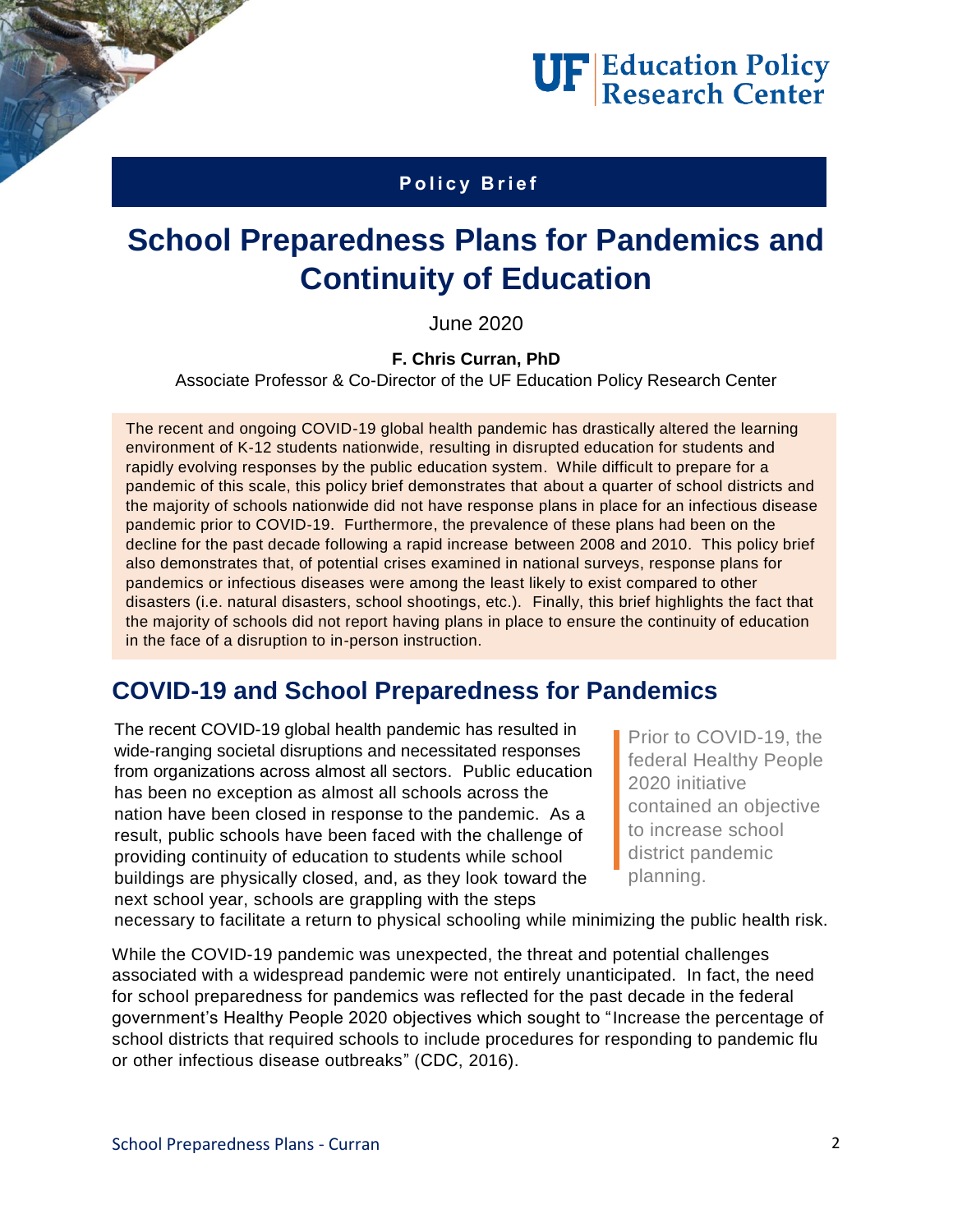What is more, the possibility of unexpected school closures and the need to provide continued education to students in the midst of a crisis that limits access to physical schooling was also not entirely new. Indeed, students have regularly experienced shortterm and localized disruptions to in-person education as a result of weather conditions, natural disasters, and even infectious disease outbreaks.

Yet, as this policy brief highlights, the crisis plans for infectious disease pandemics as well as for continuity of education during disruptions to in-person schooling were not ubiquitous in US public schools prior to the COVID-19 pandemic. What is more, trends show that, in some cases, the prevalence of such plans and other preparedness measures were actually decreasing.

- In 2018, only **46%** of US public schools reported having a written plan describing procedures to be performed during a pandemic disease.
- Between 2010 and 2018, the proportion of US public schools with a written plan for pandemic diseases **decreased by 34%**.
- In 2016, only **43%** of school districts had a crisis plan that included procedures for ensuring the continuity of education during unplanned school closures.

The findings point to the need for ongoing preparation and preparedness planning even when the risk of certain disruptions seems low as well as the need for schools to enhance their capacity to ensure continuity of education in the event of a disruption to in-person education, regardless of the cause.

## **Crisis and Pandemic Planning**

Districts and schools commonly have crisis preparedness plans. According to national data from the School Survey on Crime and Safety (SSOCS), however, pandemics were among the least likely of topics to be included in such plans. As shown in Figure 1, as of 2018 (the most recent school year for which SSOCS data are available), only 45.7% of US public schools reported including plans for a pandemic disease in their crisis plans.



#### **Figure 1. Prevalence of School Crisis Plans**

Note. Data from 2017-18 School Survey on Crime and Safety. Reported by school administrator or other school leader responsible for safety planning.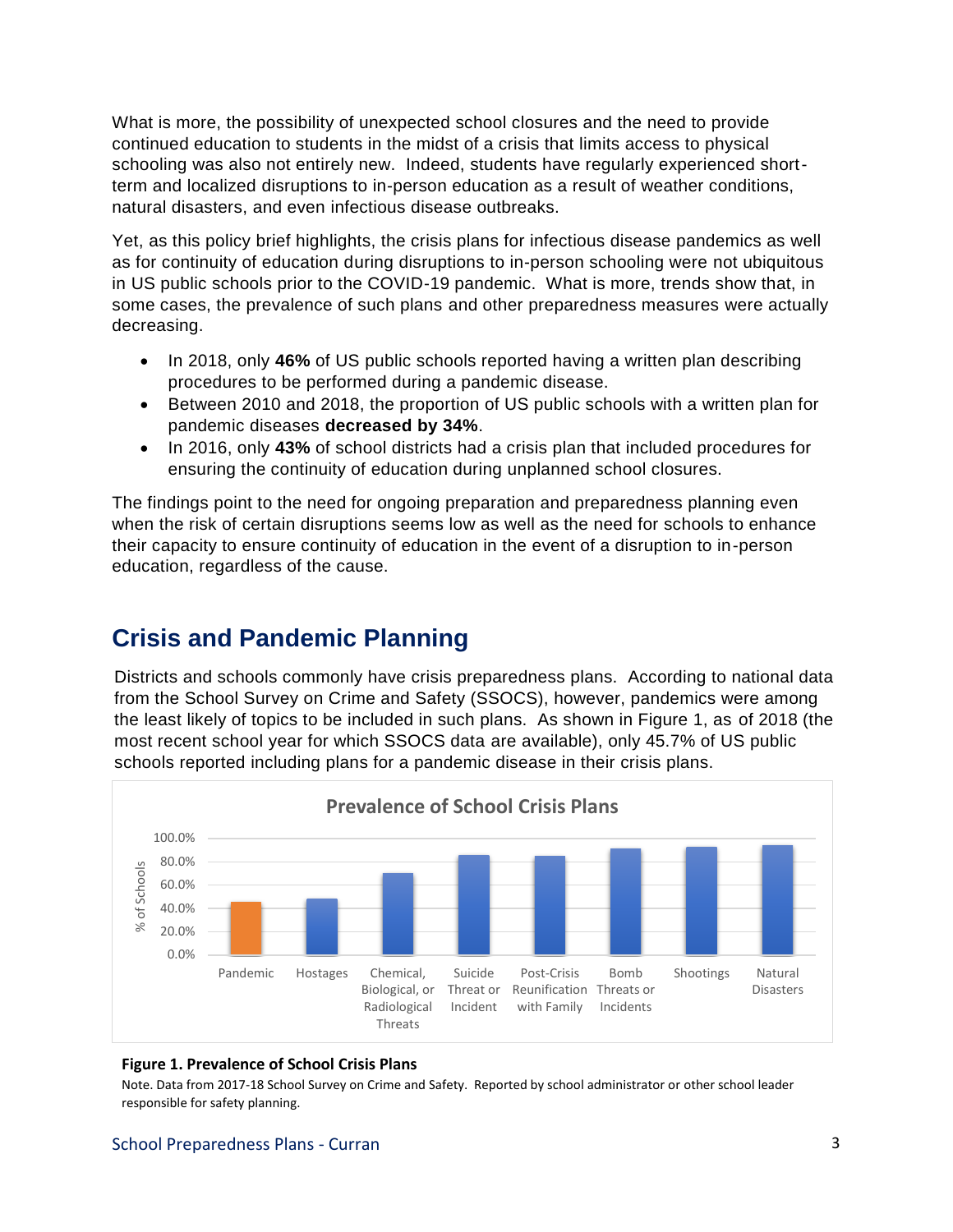As shown, the prevalence of pandemic diseases in school crisis plans was far less frequent than plans for many other potential crises. Specifically, pandemic plans were only about half as common as plans for bomb threats, shootings, or natural disasters.

While pandemic plans were absent in the majority of school plans, a greater proportion of school districts did report

While absent in the majority of school plans, 73.6% of school districts reported plans for pandemic disease outbreaks.

planning for pandemics or infectious disease outbreaks in their district level plans. According to data from the Centers for Disease Control and Prevention (CDC)'s 2016 School Health Policies and Practices Study, 73.6% of school districts reported having "crisis preparedness, response, and recovery plans" that included "procedures for responding to pandemic influenza (flu) or other infectious disease outbreaks" (CDC, 2016). Furthermore, in 2016, 65.3% of school districts reported requiring schools to include pandemics in their school-level plans (CDC, 2016), though the figure actually reported by schools in the SSOCS was noticeably lower.

# **Pandemic Planning and Preparedness Were Decreasing Over the Last Decade**

Despite the priority placed on school preparedness and plans for pandemic diseases in the federal Healthy People 2020 initiative, the prevalence of school plans and other supports for school response to pandemic diseases actually decreased over the years prior to COVID-19.

As shown in Figure 2, the percentage of schools reporting a pandemic plan decreased by about 34% from the 2009-10 school year (69.4%) to the 2017-18 school year (45.7%). Ironically, this downward trend followed a significant spike in the percentage of schools with pandemic plans between 2007-08 and 2009-10, an increase that was potentially driven in part by the 2009 H1N1 flu outbreak.

This decrease in pandemic plans was



#### **Figure 2. Prevalence of School Pandemic Plans over Time**

Note. Data from School Survey on Crime and Safety. Reported by school administrator or other school leader responsible for safety planning. Asked about "pandemic influenza" until 2018 when revised to ask about "pandemic disease".

also observed in metrics compiled by the CDC. Specifically, the percentage of school districts that required schools to include procedures for responding to pandemics or infectious disease outbreaks decreased from 69.0% to 65.3% between 2012 and 2016, a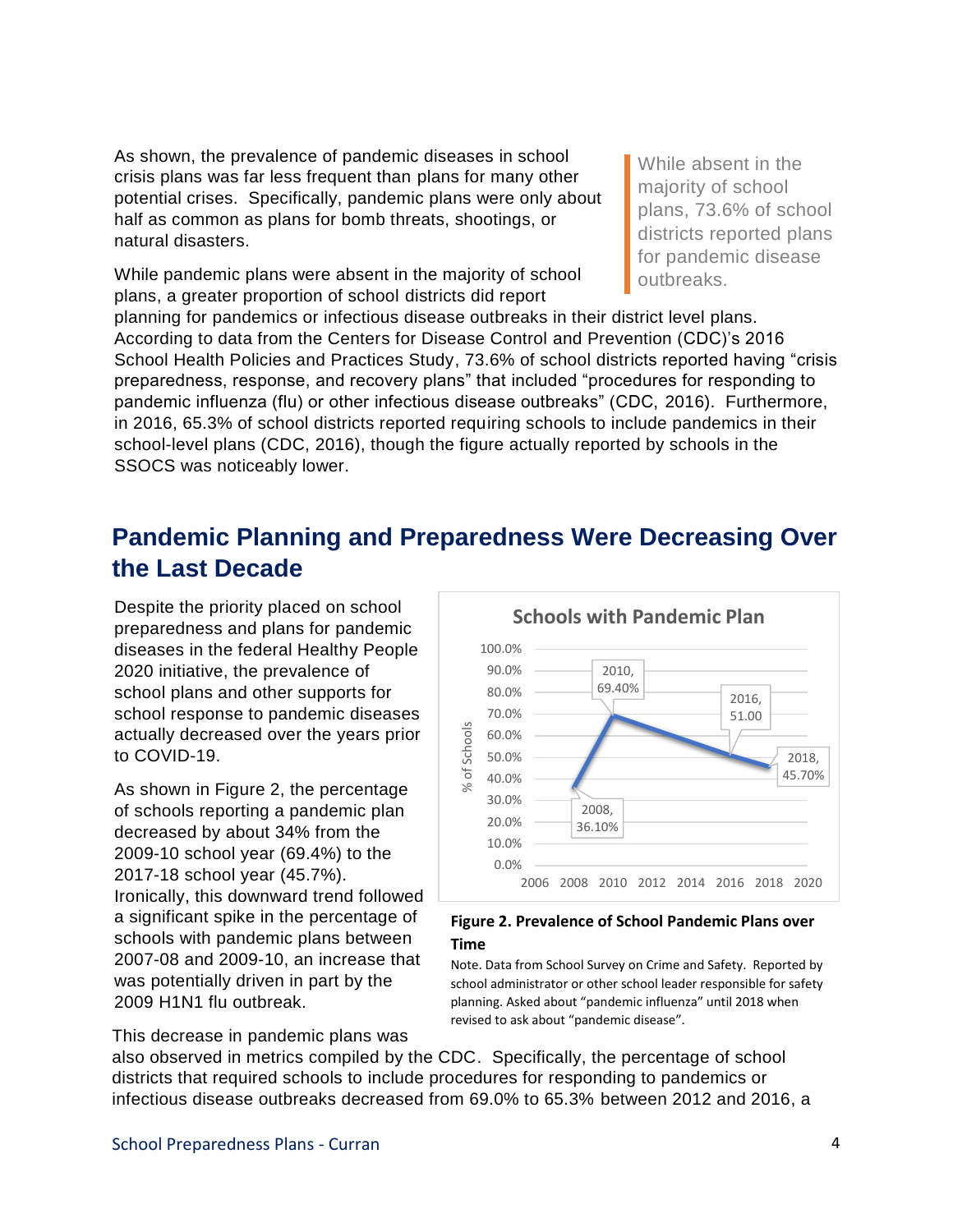trend away from the Healthy People 2020 goal of 75.9% by 2020 (CDC, 2016). Also, during this time, the percentage of school districts that had district-level councils, committees or teams that were tasked with addressing the management of infectious diseases such as influenza decreased from 51.1% to 39.2% (CDC, 2012; 2016).

# **Plans for Continuity of Education**

One of the primary challenges to schools amidst the COVID-19 pandemic has been the need to continue providing educational services to students through remote instruction. Whether online, through physical packets, or other mechanism, schools across the country have had to react quickly to develop and scale up remote instruction. As has been documented elsewhere, the types of remote instruction and time taken to embark in such instruction has varied across schools nationwide (Malkus &

Only 43% of districts nationwide had crisis plans that included procedures for ensuring continuity of education during school closures.

Christensen, 2020). One potential reason for this is that plans for continuity of education were not ubiquitous prior to the pandemic.

Data from the CDC's 2016 survey demonstrates that most school districts (88.7%) had plans for implementing unexpected school dismissals or closures but that less than half of school districts (43.0%) included "procedures for ensuring the continuity of education (e.g. online classes or prepackaged assignments) during unplanned school closures" (CDC, 2016).

That the majority of school districts nationwide lacked plans for continuity of education is a striking finding given that the provision of educational services is the core service and mission of public schools. While the likelihood of a global health pandemic was understandably perceived to be low, the potential for disruptions to in-person education from other causes (weather, natural disasters, facility failures, etc.) made the possibility that educational services would need to be administered remotely much higher.

# **Policy Recommendations**

While the scale of disruption to the education system caused by COVID-19 is likely to not be a regularly recurring challenge faced by schools, the current pandemic does point to the need for planning for unlikely crisis situations and the need for schools to be prepared to provide continuity of education regardless of the cause of educational disruption. The following recommendations are provided:

- In line with the Healthy People 2020 goals, increase the percentage of districts that have plans for pandemic diseases.
- Set a goal of having all districts nationwide prepared to provide continuity of educational services when encountering disrupted in-person education.
- Review district plans for other crises that, while unlikely, may need preparedness plans.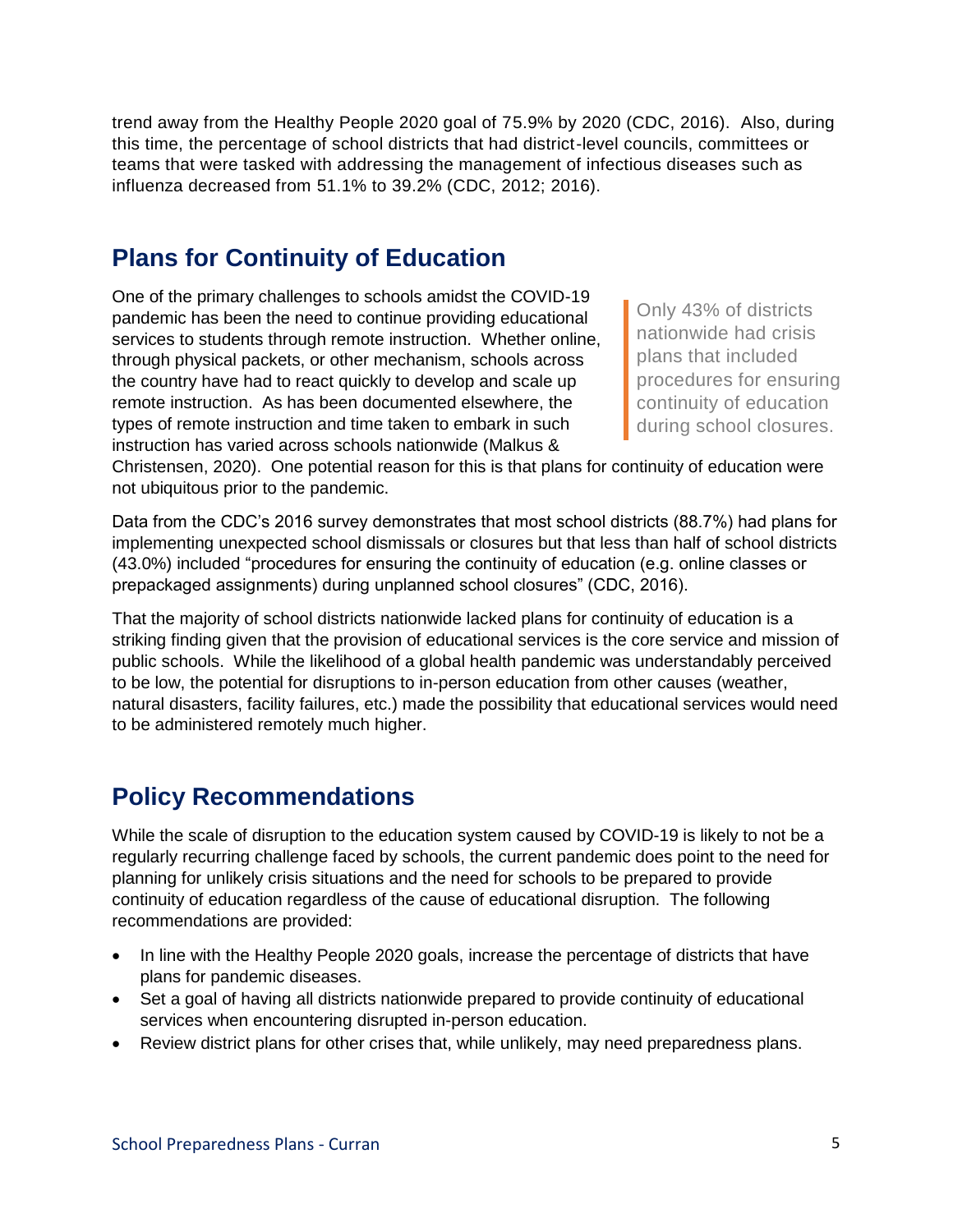## **References**

- Center for Disease Control and Prevention. (2012). Results from the School Health Policies and Practices Study 2012. Retrieved from: https://www.cdc.gov/healthyyouth/data/shpps/pdf/shpps-results\_2012.pdf
- Center for Disease Control and Prevention. (2016). Results from the School Health Policies and Practices Study 2016. Retrieved from: https://www.cdc.gov/healthyyouth/data/shpps/pdf/shpps-results\_2016.pdf
- Diliberti, M., Jackson, M., Correa, S., Padgett, Z., & Hansen, R. (2019). Crime, violence, discipline, and safety in US public schools: Findings from the School Survey on Crime and Safety: 2017-18. National Center for Education Statistics. Retrieved from: https://nces.ed.gov/pubs2019/2019061.pdf
- Diliberti, M., Jackson, M., Kemp, J., & Hansen, R. (2017). Crime, violence, discipline, and safety in US public schools: Findings from the School Survey on Crime and Safety: 2015-16. National Center for Education Statistics. Retrieved from: https://nces.ed.gov/pubs2017/2017122.pdf
- Malkus, N. & Christensen, C. (2020). School district responses to the COVID-19 pandemic: Round 5: Plateauing services in America's schools. American Enterprise Institute. Retrieved from: https://www.aei.org/research-products/report/school-district-responsesto-the-covid-19-pandemic-round-5-plateauing-services-in-americas-schools/
- Neiman, S., DeVoe, J., & Chandler, K. (2009). Crime, violence, discipline, and safety in US public schools: Findings from the School Survey on Crime and Safety: 2007-08. National Center for Education Statistics. Retrieved from: https://nces.ed.gov/pubs2009/2009326.pdf
- Neiman, S. & Hill, M. (2011). Crime, violence, discipline, and safety in US public schools: Findings from the School Survey on Crime and Safety: 2009-10. National Center for Education Statistics. Retrieved from: https://nces.ed.gov/pubs2011/2011320.pdf